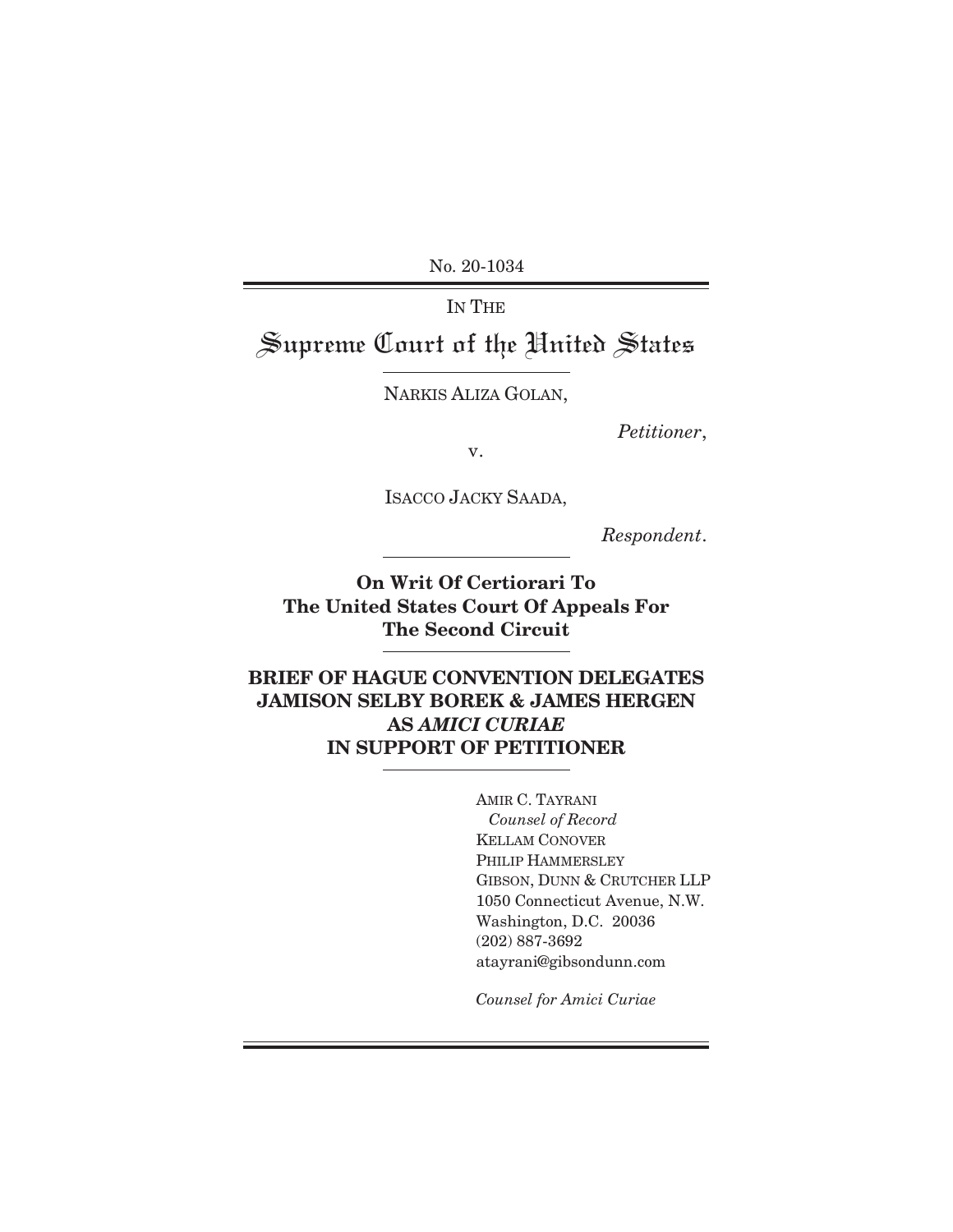# **TABLE OF CONTENTS**

|                                                                                                                                                                        | Page |
|------------------------------------------------------------------------------------------------------------------------------------------------------------------------|------|
|                                                                                                                                                                        |      |
| SUMMARY OF ARGUMENT 1                                                                                                                                                  |      |
|                                                                                                                                                                        |      |
| THE COURT SHOULD CONSIDER THE<br>L.<br>CONVENTION'S HISTORY AND PURPOSE3                                                                                               |      |
| A. This Court Often Interprets<br>Treaties In Light Of Their History                                                                                                   |      |
| B. As Delegates, Amici Provide An<br>Authoritative Voice On The<br>Convention's Negotiating History                                                                    |      |
| II. THE DRAFTERS DID NOT INTEND TO<br>REQUIRE COURTS TO CONSIDER<br>AMELIORATIVE MEASURES WHEN<br>THERE IS A GRAVE RISK THAT RETURN<br>WOULD EXPOSE THE CHILD TO HARM8 |      |
| A. The Drafters Thoroughly Discussed                                                                                                                                   |      |
| <b>B. The Drafters Neither Discussed</b><br>Nor Adopted A Requirement To<br>Consider Ameliorative Measures10                                                           |      |
| C. Requiring Consideration Of<br>Ameliorative Measures Conflicts<br>With The Drafters' Aim To Protect                                                                  |      |
| D. Requiring Consideration Of<br>Ameliorative Measures Conflicts<br>With The Drafters' Aim Of Prompt<br>Adjudication Of Return Petitions15                             |      |
|                                                                                                                                                                        |      |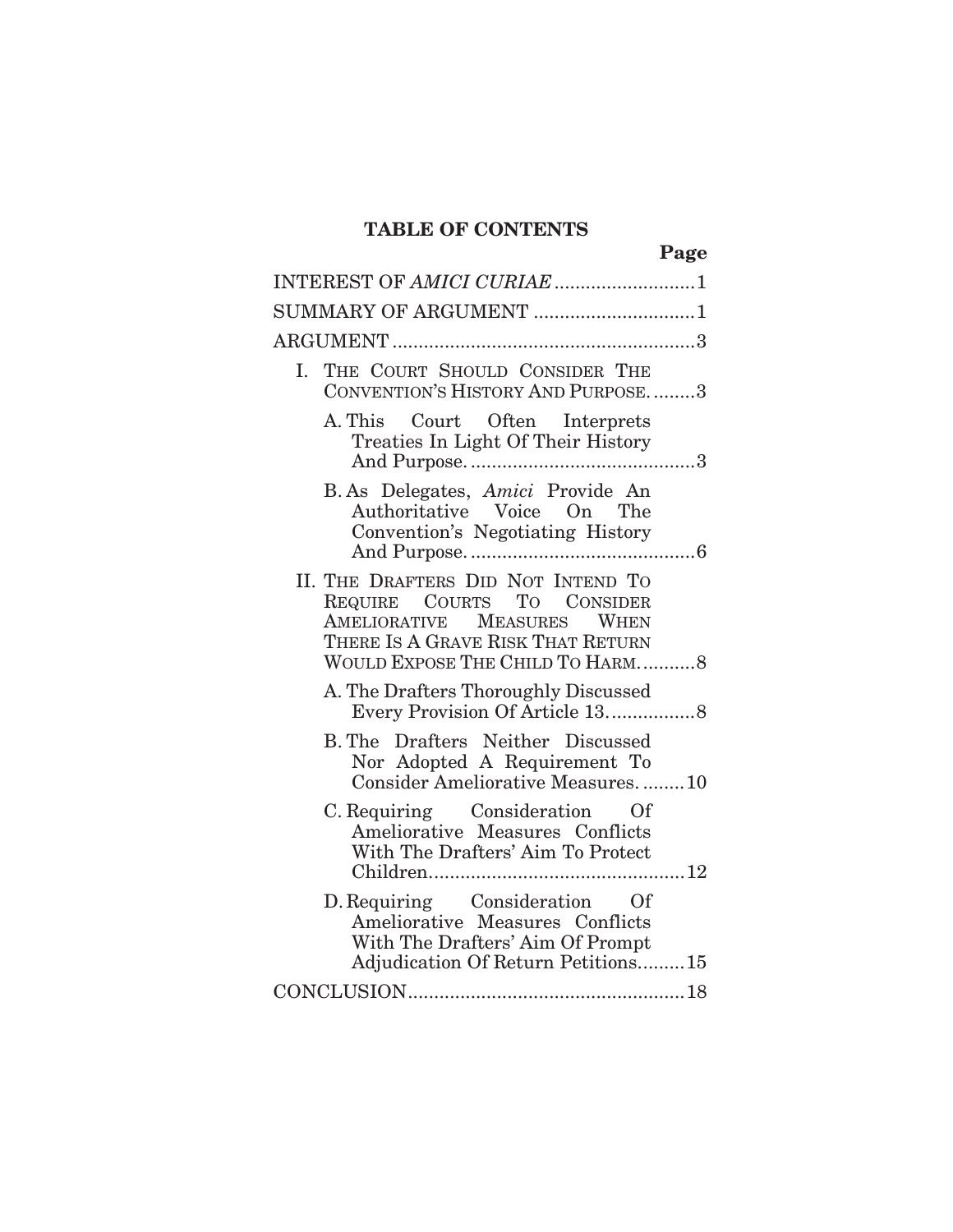# **TABLE OF AUTHORITIES**

# **Cases**

| Abbott v. Abbott,                                                                              |
|------------------------------------------------------------------------------------------------|
| Blondin v. Dubois,                                                                             |
| Fujitsu Ltd. v. Fed. Express Corp.,                                                            |
| GE Energy Power Conversion France SAS, Corp. v.<br>Outokumpu Stainless USA, LLC,               |
| Jacquety v. Baptista,<br>538 F. Supp. 3d 325 (S.D.N.Y. 2021) 17                                |
| Medellin v. Texas,                                                                             |
| Monasky v. Taglieri,                                                                           |
| Sale v. Haitian Ctrs. Council, Inc.,                                                           |
| Societe Nationale Industrielle Aerospatiale v.<br>U.S. District Court for S. District of Iowa, |
| Volkswagenwerk Aktiengesellschaft v. Schlunk,                                                  |
| Water Splash, Inc. v. Menon,                                                                   |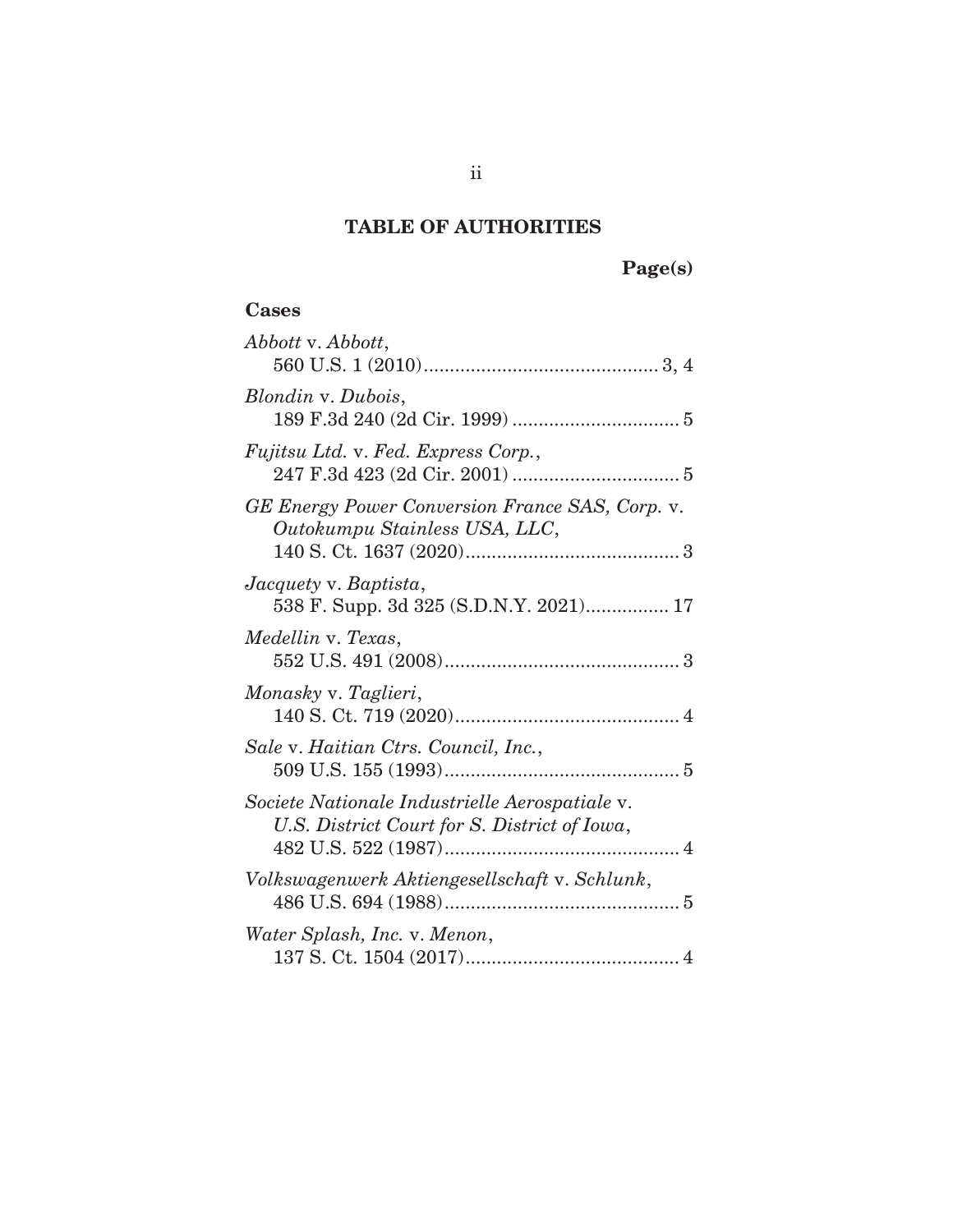| Zicherman v. Korean Air Lines Co.,                                                                                                                                                 |
|------------------------------------------------------------------------------------------------------------------------------------------------------------------------------------|
| <b>Treaties</b>                                                                                                                                                                    |
| 1980 Hague Convention on the Civil Aspects of<br>International Child Abduction,<br>Oct. 25, 1980, 1343 U.N.T.S. 89 passim                                                          |
| Vienna Convention on the Law of Treaties,                                                                                                                                          |
| <b>Other Authorities</b>                                                                                                                                                           |
| Brigitte M. Bodenheimer, The Hague Draft<br>Convention on International Child                                                                                                      |
| Comments of the Governments on Preliminary<br>Document No 6, in 3 Acts and Documents of<br>the Fourteenth Session, Child Abduction                                                 |
| Convention Adopted by the Fourteenth Session<br>and Signed on the 25th of October 1980, in<br>3 Acts and Documents of the Fourteenth                                               |
| Hague Conference on Private International<br>Law, Enforcement of Orders Made Under the<br>1980 Convention—An Empirical Study                                                       |
| Letter from Catherine W. Brown, Ass't Legal<br>Adviser for Consular Affairs, U.S. Dep't of<br>State, to Michael Nicholls, Lord Chancellor's<br>Dep't, Child Abduction Unit, United |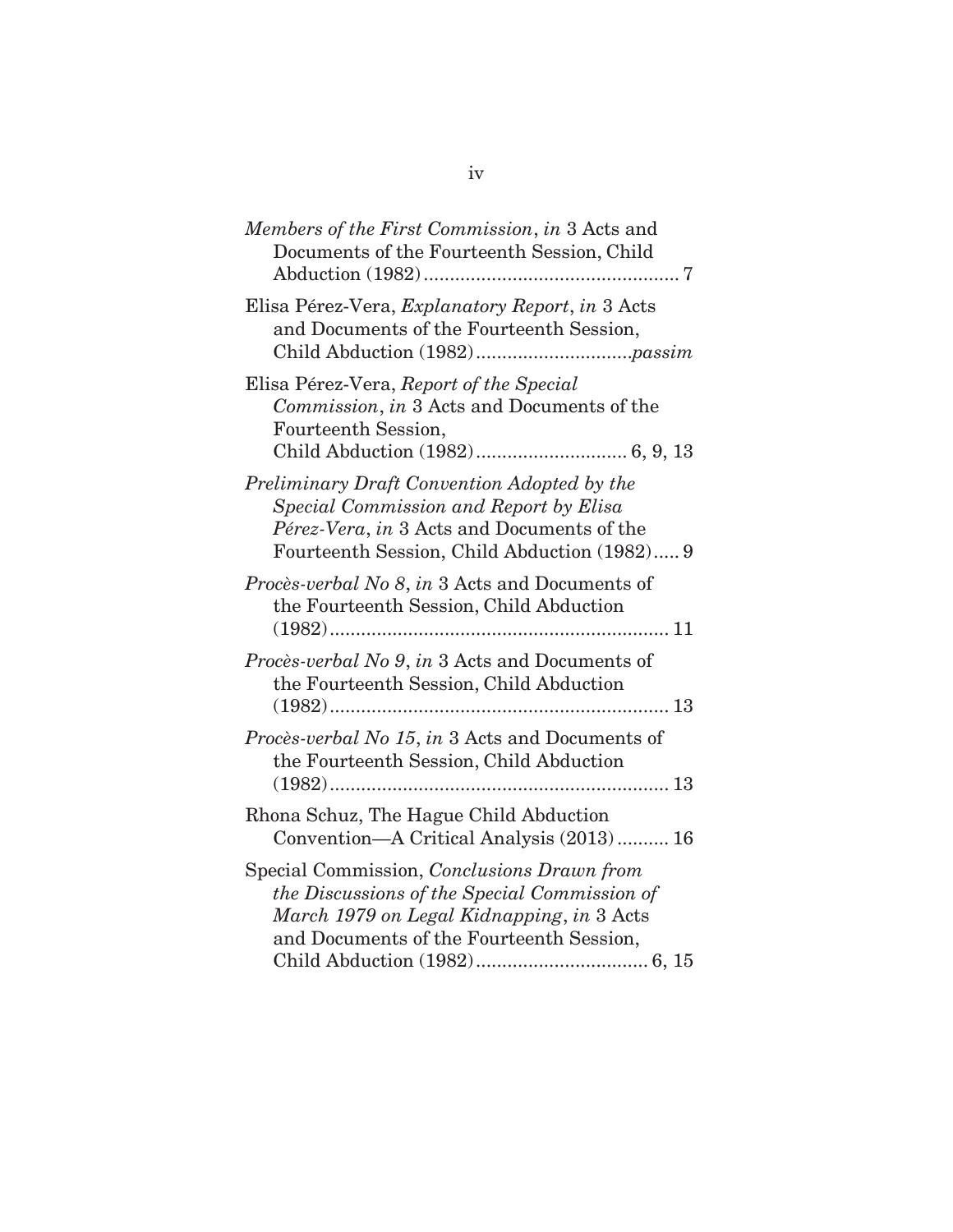| U.S. Dep't of State, <i>Hague International Child</i>   |
|---------------------------------------------------------|
| Abduction Convention; Text and Legal                    |
| <i>Analysis</i> , 51 Fed. Reg. 10,494 (Mar. 26, 1986) 4 |

| <i>Working Documents Nos 4 to 13, in 3 Acts and</i> |  |
|-----------------------------------------------------|--|
| Documents of the Fourteenth Session, Child          |  |
|                                                     |  |

v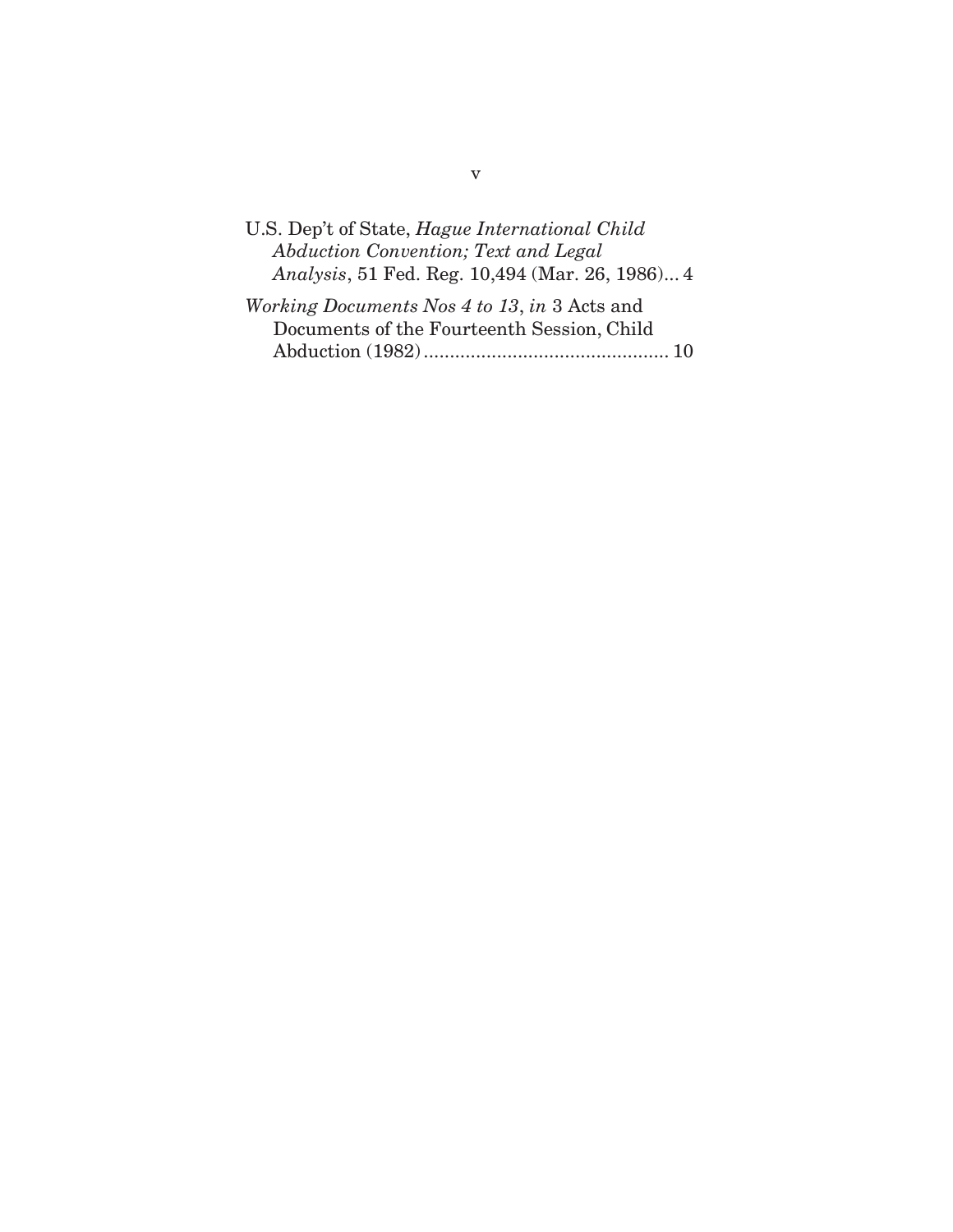#### **INTEREST OF** *AMICI CURIAE***\***

*Amici* Jamison Selby Borek and James Hergen served as delegates from the United States to the Fourteenth Session of the Hague Conference on Private International Law, which drafted the Hague Convention on the Civil Aspects of International Child Abduction, Oct. 25, 1980, 1343 U.N.T.S. 89 ("Convention"). As delegates to the Fourteenth Session, *amici*  negotiated and drafted the terms of the Convention. They have a clear recollection of the intent of the delegates and the result the drafters aimed to accomplish in negotiating the Convention's terms. They have an interest in ensuring that the drafters' intent—as manifested in the Convention's text, purpose, and negotiating history—is preserved and effectuated.

#### **SUMMARY OF ARGUMENT**

Article 13(b) of the Convention nowhere requires courts to consider ameliorative measures after determining that there is a grave risk that returning a child would expose the child to harm. That is reason enough to reject the inflexible rule applied by the court below. Considering the Convention's negotiating history and purpose, as the Court has done in the past, bolsters that conclusion.

I.This Court should consult the Convention's negotiating history and purpose, as the Court has repeatedly done when interpreting other provisions of

 $\overline{a}$ 

\* Pursuant to this Court's Rule 37.6, counsel for *amici* states that no counsel for a party authored this brief in whole or in part, and no person or entity other than *amici* or their counsel made a monetary contribution to this brief 's preparation or submission. All parties have consented to the filing of this brief.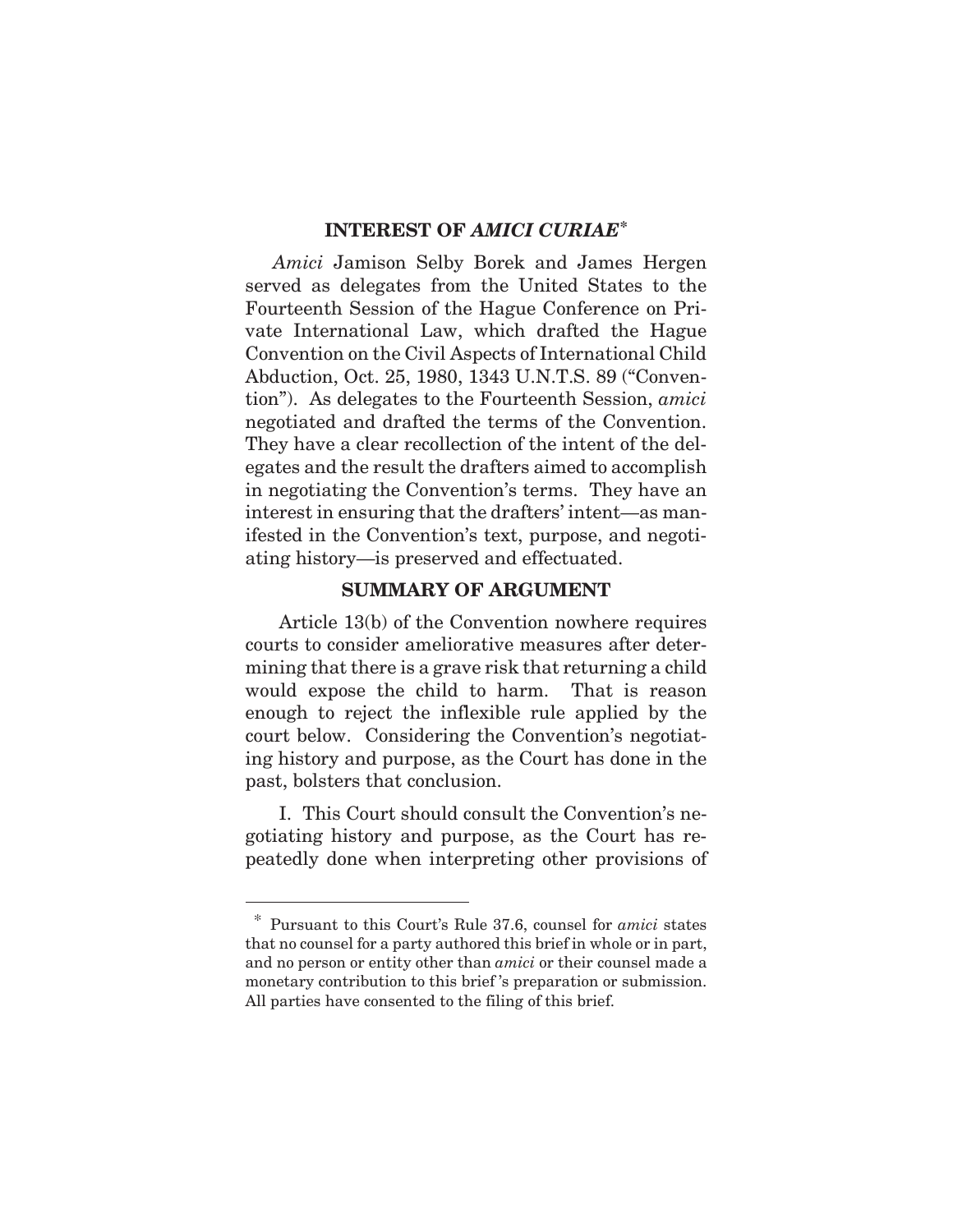the Convention. Examination of the Convention's history and purpose would be particularly helpful here because of the thorough preparatory materials and reports accompanying the Convention, as well as the authoritative insight provided by *amici*—both of whom featured prominently in the Convention's drafting and can speak clearly to the drafters' intent.

II. The Convention's drafters never discussed and certainly did not adopt—mandatory consideration of ameliorative measures following a grave-risk finding. That lack of discussion is meaningful because the delegates spent considerable time and effort drafting the Convention and deliberating over its provisions—with particularly careful attention given to Article 13(b).

Moreover, requiring courts to consider ameliorative measures is at odds with the Convention's goal of advancing the child's best interests. The Convention's negotiating history and Preamble confirm that the removed child's interests were of "paramount importance." Convention pmbl. By requiring courts to consider ameliorative measures that might facilitate the child's return—even where return threatens harm to the child—the Second Circuit's rigid rule improperly elevates the left-behind parent's interests over the child's own safety.

That rule likewise undermines the Convention's purpose of ensuring "prompt" adjudication of return petitions. Convention art. 1(a). Forcing courts to consider ameliorative measures substantially slows the decision-making process and thereby delays any return to the child's country of habitual residence. Indeed, this case illustrates how seriously the lower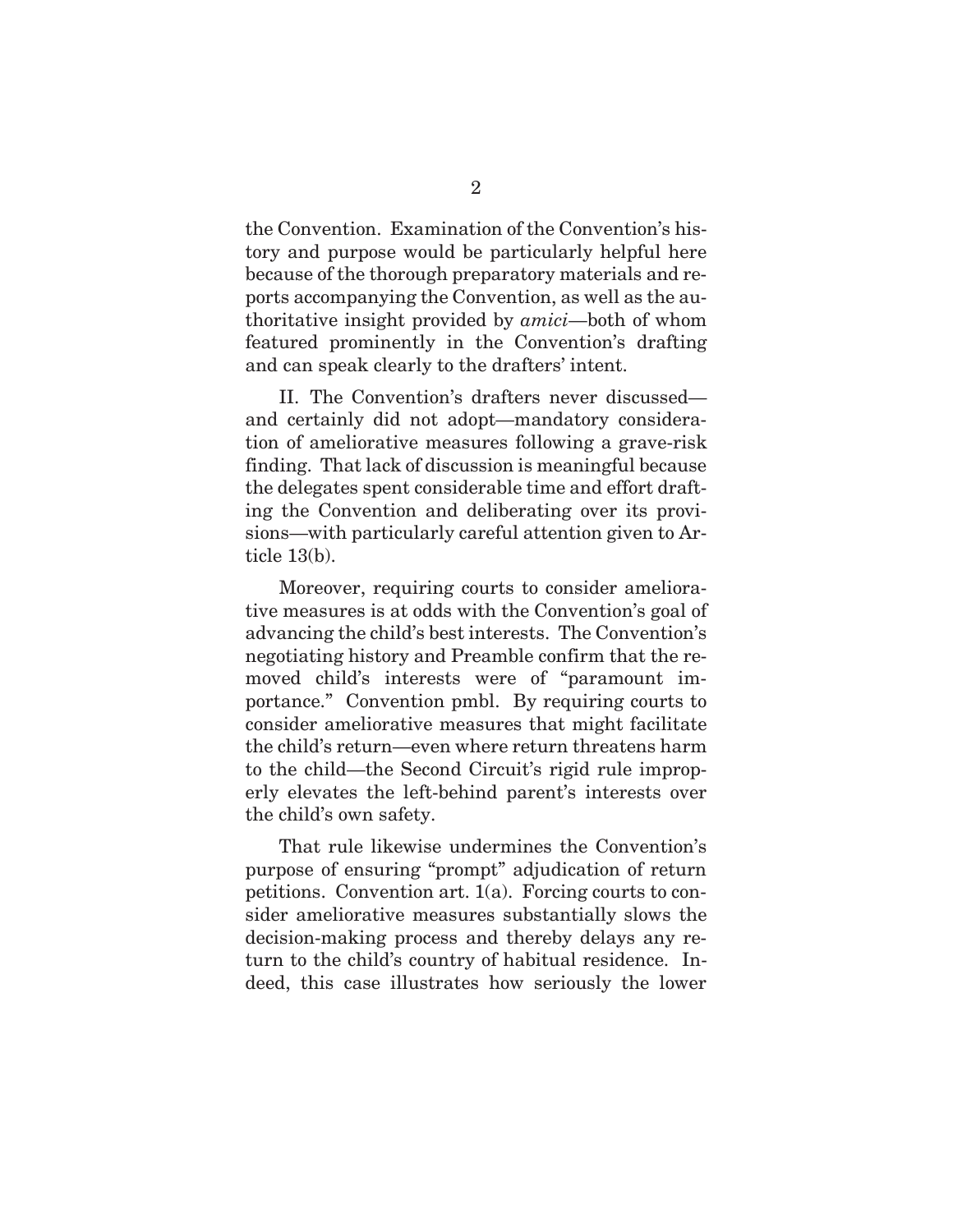court's rule impairs speedy returns: B.A.S. has lived in the United States for more than three years, and the parents still do not know whether he must return to Italy.

#### **ARGUMENT**

#### **I. THE COURT SHOULD CONSIDER THE CONVENTION'S HISTORY AND PURPOSE.**

In construing the meaning of a treaty—including the very Convention at issue here—this Court often has looked to the treaty's negotiating history and purpose. The Court should do so again here especially because *amici* provide authoritative insight into the Convention's drafting history and fundamental goals.

#### **A. This Court Often Interprets Treaties In Light Of Their History And Purpose.**

Although "[t]he interpretation" of the Convention, "like the interpretation of a statute, begins with its text," *Abbott* v. *Abbott*, 560 U.S. 1, 10 (2010), it is well settled that "negotiation and drafting history" are valuable "'aids to [a treaty's] interpretation,'" *Medellin* v. *Texas*, 552 U.S. 491, 507 (2008) (quoting *Zicherman* v. *Korean Air Lines Co.*, 516 U.S. 217, 226 (1996)).

This Court thus routinely relies on negotiating history and purpose when interpreting international agreements. *See*, *e.g.*, *GE Energy Power Conversion France SAS, Corp.* v. *Outokumpu Stainless USA, LLC*, 140 S. Ct. 1637, 1645–46 (2020) (using "negotiating and drafting history" of the New York Convention to "confirm" the Court's "interpretation of the Convention's text"); *Zicherman*, 516 U.S. at 226 (con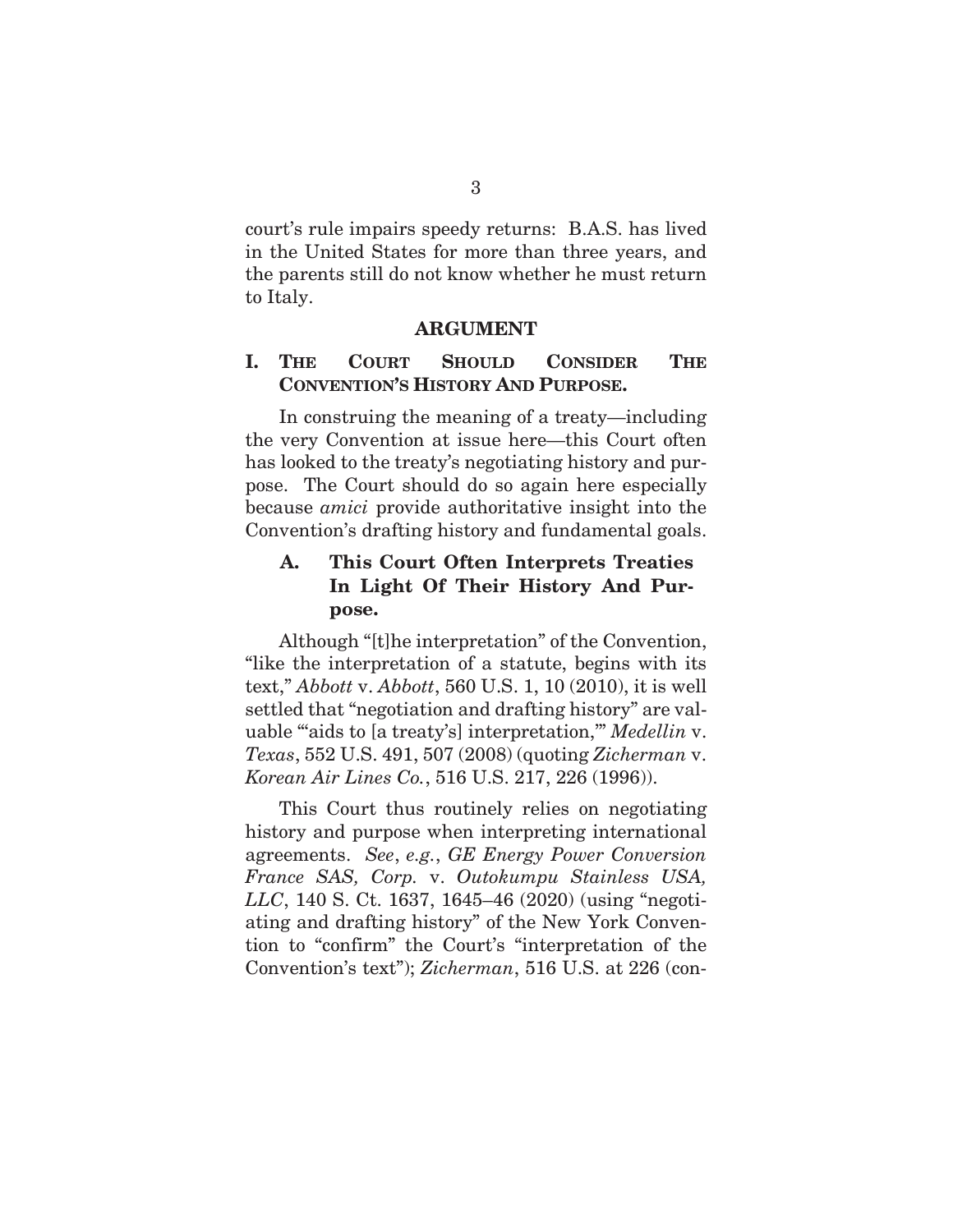sidering statements made during the Warsaw Convention's drafting); *Societe Nationale Industrielle Aerospatiale* v. *U.S. District Court for S. District of Iowa*, 482 U.S. 522, 534 (1987) (rejecting interpretation as "inconsistent with the language and negotiating history of the Hague Convention").

In fact, when interpreting the very agreement at issue here—the 1980 Hague Convention on the Civil Aspects of International Child Abduction—this Court has often consulted the Convention's negotiating history, including the Explanatory Report by Elisa Pérez-Vera, and the Convention's purposes. *See*, *e.g.*, *Monasky* v. *Taglieri*, 140 S. Ct. 719, 727 (2020) (using the Explanatory Report to construe "habitual residence" in Article 12 of the Convention); *Abbott*, 560 U.S. at 19–22 (examining the Explanatory Report and the Convention's "objects and purposes").1

As this Court has explained, Hague Convention reports and views expressed by "member[s] of the United States delegation . . . most closely involved in the drafting of the Convention" can be "especially helpful in ascertaining [the Convention's] meaning." *Water Splash, Inc.* v. *Menon*, 137 S. Ct. 1504, 1511 (2017) (relying on delegates' views and Rapporteur's

l

<sup>1</sup> *See also* Elisa Pérez-Vera, *Explanatory Report*, *in* 3 Acts and Documents of the Fourteenth Session, Child Abduction (1982) ("*Explanatory Report*"). The Explanatory Report "is recognized by the Conference as the official history and commentary on the Convention and is a source of background on the meaning of the provisions of the Convention available to all States becoming parties to it." U.S. Dep't of State, *Hague International Child Abduction Convention; Text and Legal Analysis*, 51 Fed. Reg. 10,494, 10,503 (Mar. 26, 1986).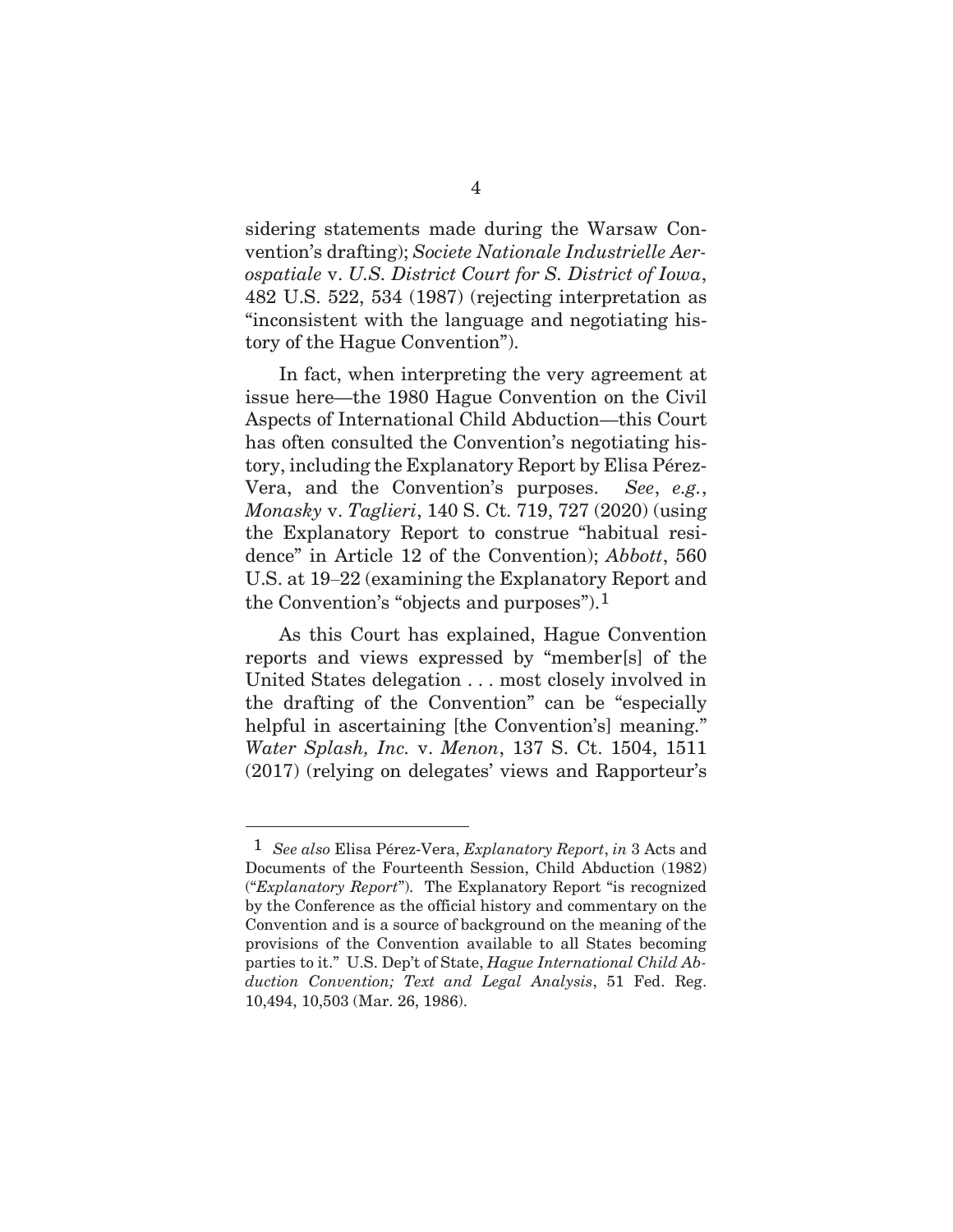report to shed light on a Hague Convention's meaning); *see also Volkswagenwerk Aktiengesellschaft* v. *Schlunk*, 486 U.S. 694, 700–01 (1988) (examining final report, proposed amendments, and comments made by delegates).

This rich tradition confirms that the Court should consider the views of the delegates, along with the Convention's Explanatory Report and other preparatory materials, in construing Article 13(b). Such consideration would be especially appropriate here because the court of appeals derived its rule mandating consideration of ameliorative measures not from Article 13(b)'s text, but from principles that it thought to be reflected in the Explanatory Report. *See Blondin*  v. *Dubois*, 189 F.3d 240, 248–49 (2d Cir. 1999). Because the rule at issue was based on the Convention's drafting history and purpose, a closer review of the negotiating record is warranted.

Consideration of the Convention's negotiating history, moreover, would accord with the guidelines for treaty interpretation set forth in the Vienna Convention on the Law of Treaties ("Vienna Convention"). Under the Vienna Convention, "the preparatory work of the treaty and the circumstances of its conclusion" can help "confirm" a treaty's ordinary meaning. Vienna Convention on the Law of Treaties, May 23, 1969, art. 32, 1155 U.N.T.S. 331. Although not yet ratified by the United States, the Vienna Convention is generally considered an authoritative guide to treaty interpretation. *See Fujitsu Ltd.* v. *Fed. Express Corp.*, 247 F.3d 423, 433 (2d Cir. 2001); *see also Sale*  v. *Haitian Ctrs. Council, Inc.*, 509 U.S. 155, 191 (1993) (Blackmun, J., dissenting) (citing the Vienna Convention when interpreting a treaty).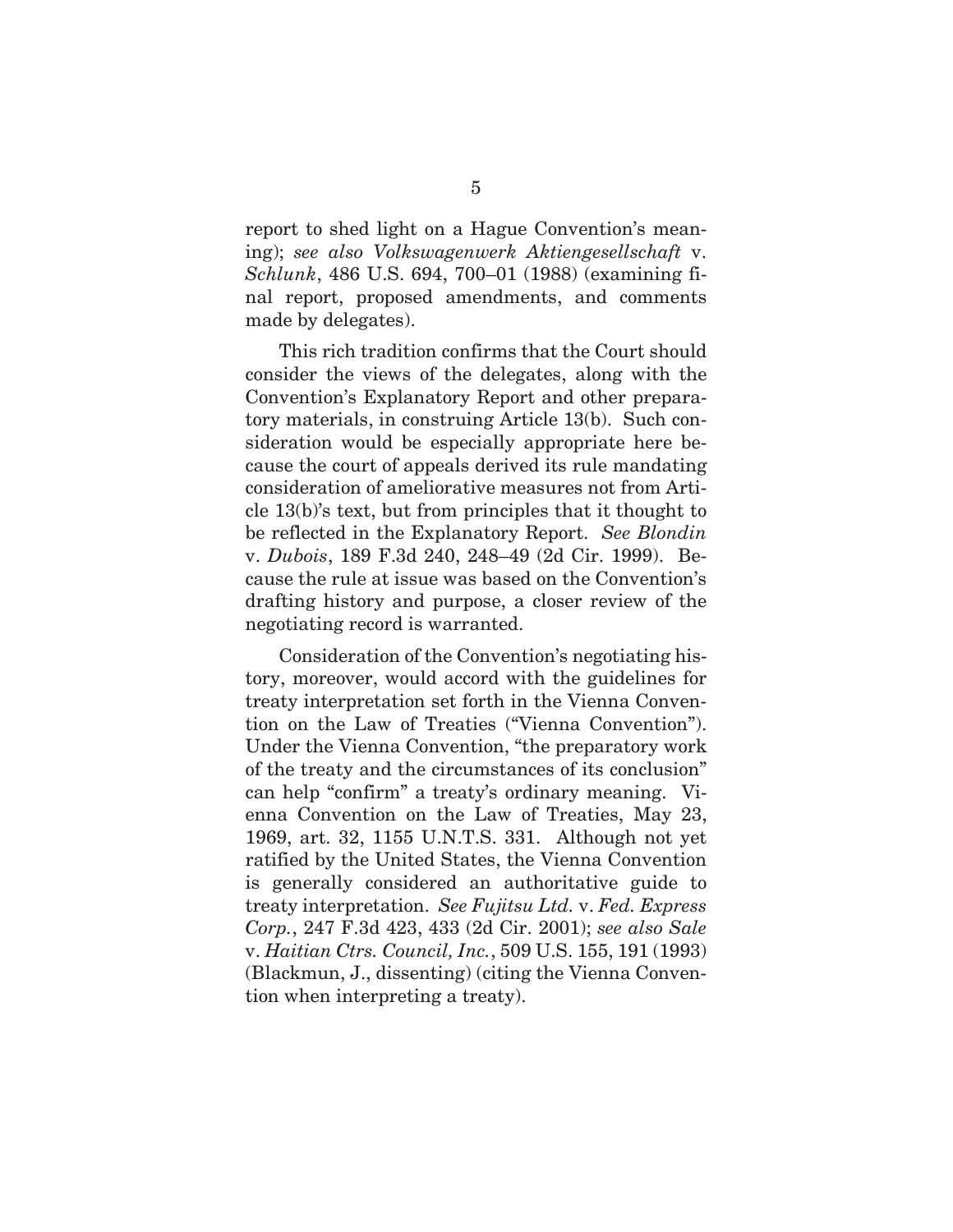Accordingly, the Court should consider the drafting history and purpose of Article 13(b) of the Convention when evaluating the court of appeals' mandatory approach to ameliorative measures.

## **B. As Delegates,** *Amici* **Provide An Authoritative Voice On The Convention's Negotiating History And Purpose.**

Because *amici* played critical roles in the Convention's drafting, their views on the Convention's drafting history and purpose are uniquely authoritative.

The Convention's terms reflect a long history of careful deliberation by several delegations. Efforts to develop an international legal framework for child abduction began in 1978 when the Hague Permanent Bureau sent member nations a detailed study and questionnaire on the problem. *See* Brigitte M. Bodenheimer, *The Hague Draft Convention on International Child Abduction*, 14 Fam. L.Q. 99, 101 (1980). In March 1979, a Special Commission comprising nearly forty members spent ten days developing a consensus about key provisions for any future agreement. *See*  Special Commission, *Conclusions Drawn from the Discussions of the Special Commission of March 1979 on Legal Kidnapping*, *in* 3 Acts and Documents of the Fourteenth Session, Child Abduction 162–65 (1982) ("*Special Commission Conclusions*").

After sixteen more negotiation sessions, the Special Commission developed a preliminary draft of the Convention, and member nations then issued formal written input on that draft. Elisa Pérez-Vera, *Report of the Special Commission*, *in* 3 Acts and Documents of the Fourteenth Session, Child Abduction 176 (1982)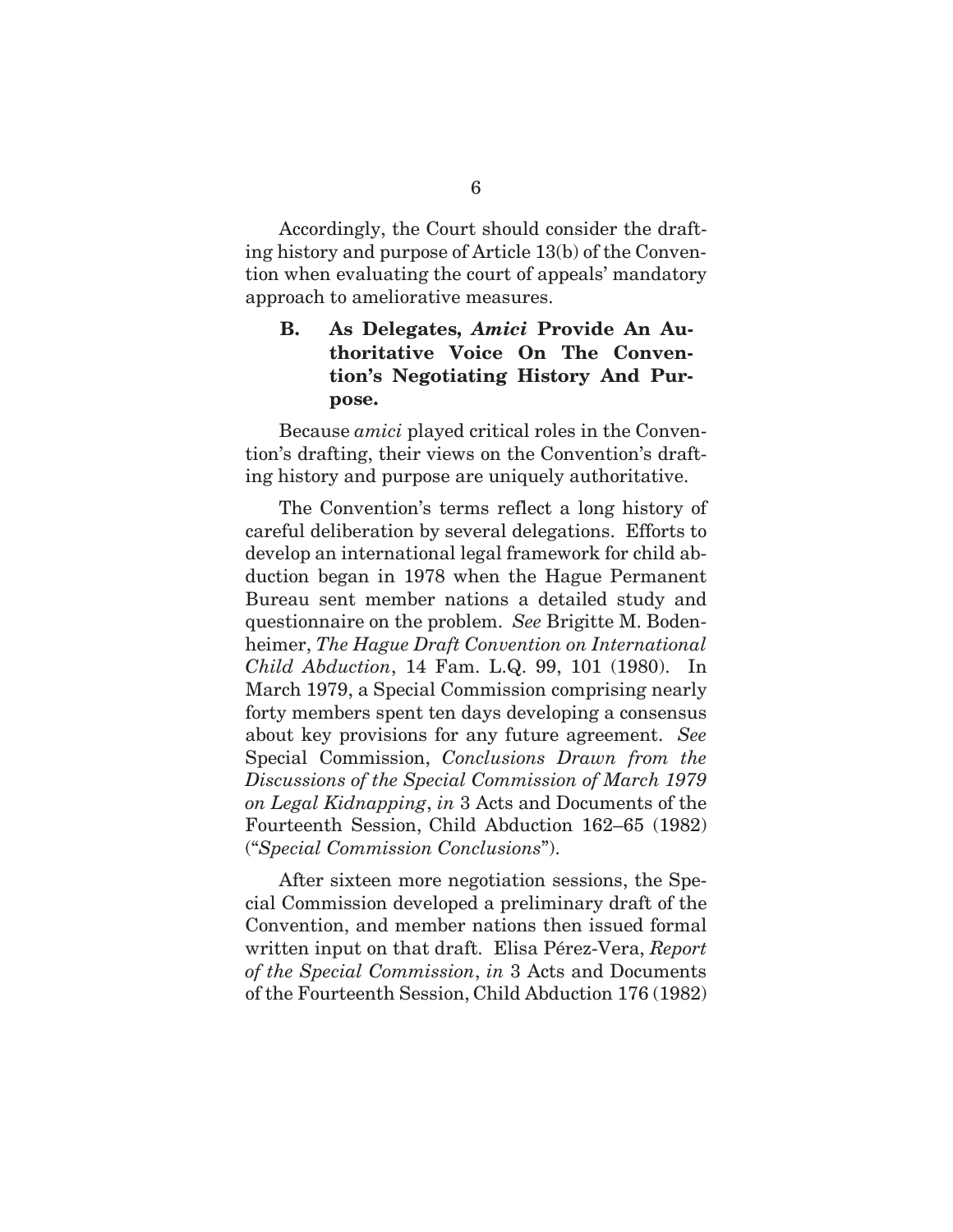("*Special Commission Report*"); *Comments of the Governments on Preliminary Document No 6*, *in* 3 Acts and Documents of the Fourteenth Session, Child Abduction 215–51 (1982) ("*Comments of the Governments*").

These efforts culminated in October 1980, when delegations from twenty-three member countries convened for nearly three weeks of additional deliberations at the Fourteenth Session of the Hague Convention. The United States sent five delegates to this session: *amici* James Hergen and Jamison Selby Borek, along with Peter H. Pfund, Patricia Hoff, and Lawrence H. Stotter. *See Members of the First Commission*, *in* 3 Acts and Documents of the Fourteenth Session, Child Abduction 254 (1982).

*Amici* played important roles during these deliberations. Representing the U.S. State Department, Ms. Borek served as the lead spokesperson for the United States' delegation to the Fourteenth Session. In that role, she actively led discussions among the delegations and attended all proceedings. She has clear recollections about the matters discussed in this submission. Mr. Hergen participated at the March 1979 Special Commission and served as a delegate at the October 1980 Fourteenth Session. At the Fourteenth Session, he participated in all proceedings and served on a special subcommittee tasked with crafting model forms. *See Explanatory Report* 427 n.6. Mr. Hergen also has clear recollections about the matters discussed in this submission.

Finally, after nearly a month of meetings that included both Ms. Borek and Mr. Hergen, the Convention was adopted by a unanimous vote of the delegates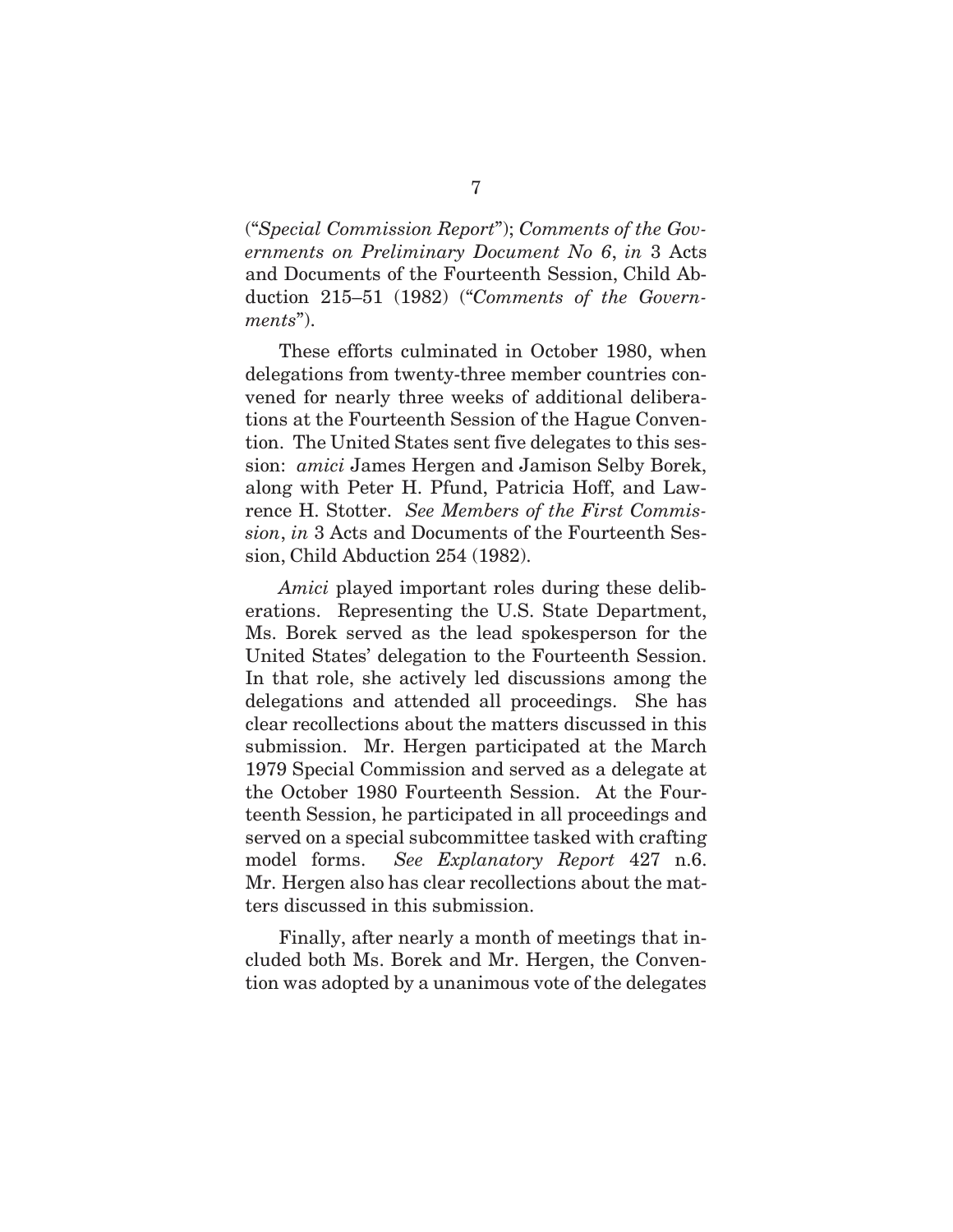from the twenty-three member states present at the Fourteenth Session. *See Explanatory Report* 426; *Convention Adopted by the Fourteenth Session and Signed on the 25th of October 1980*, *in* 3 Acts and Documents of the Fourteenth Session, Child Abduction 413–22 (1982) ("*Final Convention*").

Given *amici*'s substantial involvement in the drafting of the Convention, their understandings of the drafters' intent should be given considerable weight.

# **II. THE DRAFTERS DID NOT INTEND TO REQUIRE COURTS TO CONSIDER AMELIORATIVE MEASURES WHEN THERE IS A GRAVE RISK THAT RETURN WOULD EXPOSE THE CHILD TO HARM.**

Despite years of drafts and detailed negotiations, the drafters of the Convention *never* discussed requiring courts in signatory states to consider ameliorative measures in grave-risk cases. And the drafters never would have intended such an inflexible mandate because it would frustrate two of the Convention's fundamental goals—namely, serving the child's best interests and ensuring prompt adjudication of return petitions.

#### **A. The Drafters Thoroughly Discussed Every Provision Of Article 13.**

Over the course of two years of comprehensive research, drafting, and negotiations, the delegates crafted the Convention's language meticulously after thorough debate. *Amici* recall that the drafters exhaustively discussed the Convention's provisions—often in excruciating detail. And *amici* specifically re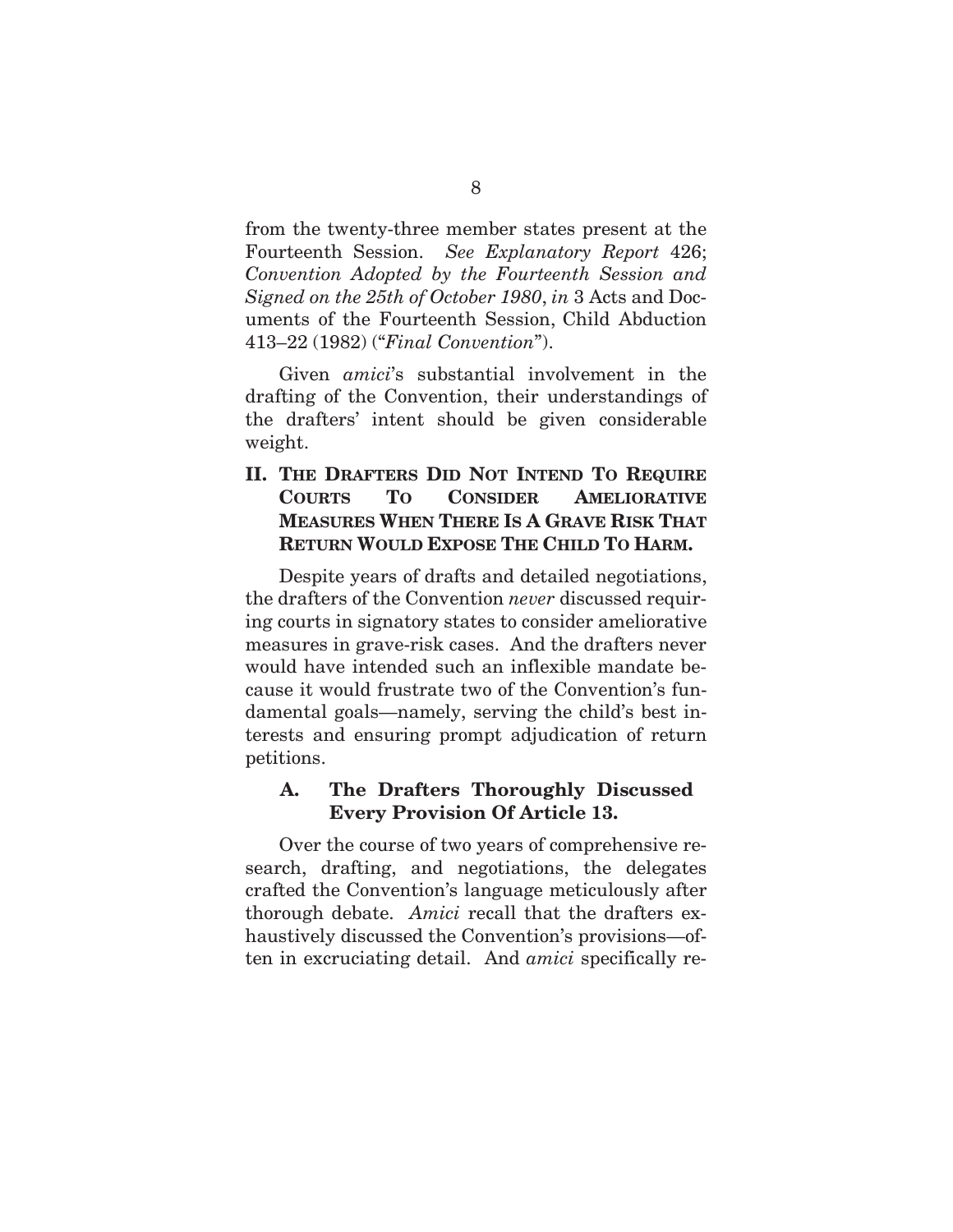member that the drafters closely scrutinized the circumstances in which a court would not be required to order the return of a child to his or her country of habitual residence.

Detailed comments from the states party to the Convention confirm that the drafters gave "special attention" to the "grounds for refusal." *Comments of the Governments* 214–15, 216 (Federal Republic of Germany); *id.* at 218 (Australia); *id.* at 219 (Austria); *id.*  at 220–21 (Belgium); *id.* at 232–34 (Canada); *id.* at 238–39 (Denmark); *id.* at 242–43 (United States); *id.*  at 250 (United Kingdom); *id.* at 251 (Sweden); *see also Special Commission Report* 202–05 (summarizing discussions about the draft article). These exceptions including when "there is a grave risk that his or her return would expose the child to physical or psychological harm or otherwise place the child in an intolerable situation"—were eventually codified in Article 13. Convention art. 13(b).2

In fact, out of the eighty-three working documents considered by the drafters, more than a dozen addressed the exceptions later codified in Article 13. As the Explanatory Report sets forth, "[e]ach of the terms

 $\overline{a}$ 

<sup>&</sup>lt;sup>2</sup> The grounds for refusing to return a child—including the exception based on a grave-risk finding—were originally located in Article 12 of the draft Convention, but were codified in Article 13 of the final Convention. *Compare Preliminary Draft Convention Adopted by the Special Commission and Report by Elisa Pérez-Vera*, *in* 3 Acts and Documents of the Fourteenth Session, Child Abduction 168 (1982), *with Final Convention* 416.Any discussion that took place regarding draft Article 12 thus provides insight into the exceptions ultimately set forth in Article 13 of the ratified Convention.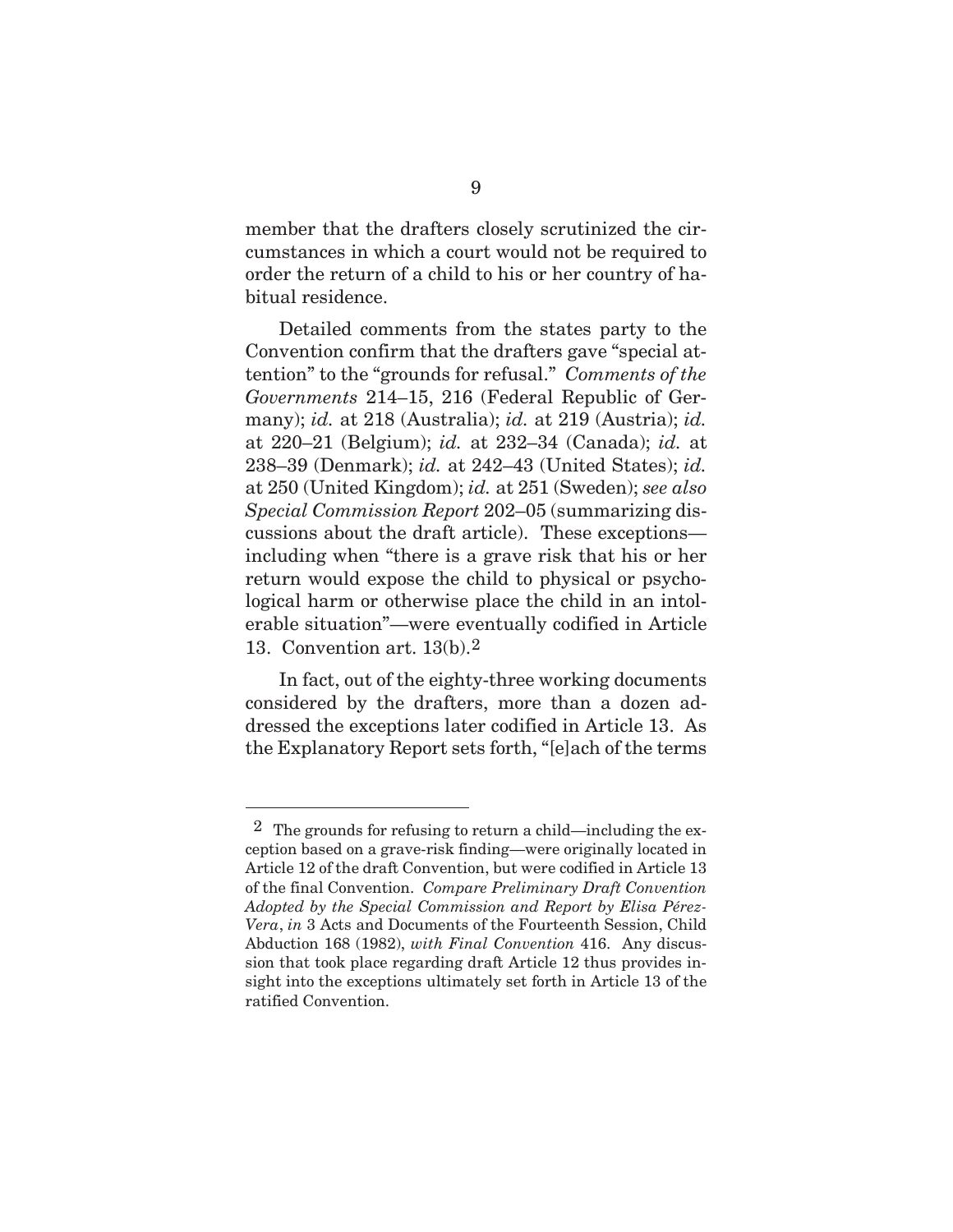used" in Article 13(b) thus was thoughtfully considered and agreed upon as "the result of a fragile compromise reached during the deliberations of the Special Commission." *Explanatory Report* 461.

Had the drafters intended to require courts to consider ameliorative measures in grave-risk cases, there is no doubt that they would have discussed that requirement at length and reflected that requirement in the Convention's terms.

## **B. The Drafters Neither Discussed Nor Adopted A Requirement To Consider Ameliorative Measures.**

Despite these detailed negotiations, the drafters never discussed any proposal to require courts to consider ameliorative measures in grave-risk cases. *Amici* can confirm, based on their personal recollections, that no such discussion happened. Nor is there any mention of mandatory consideration of ameliorative measures *anywhere* in the nearly five hundred pages of preparatory materials, proposals, minutes of deliberations, and reports. The topic simply did not come up.

To the contrary, when there was a proposal to require courts to consider a specific type of evidence in grave-risk cases, the drafters resisted such a requirement. The United States proposed that a grave-risk finding must be supported by evidence "supplied by the Central Authority of the State of origin or other competent authorities or persons of that State." *Working Documents Nos 4 to 13*, *in* 3 Acts and Documents of the Fourteenth Session, Child Abduction 263 (1982). But that amendment was voted down largely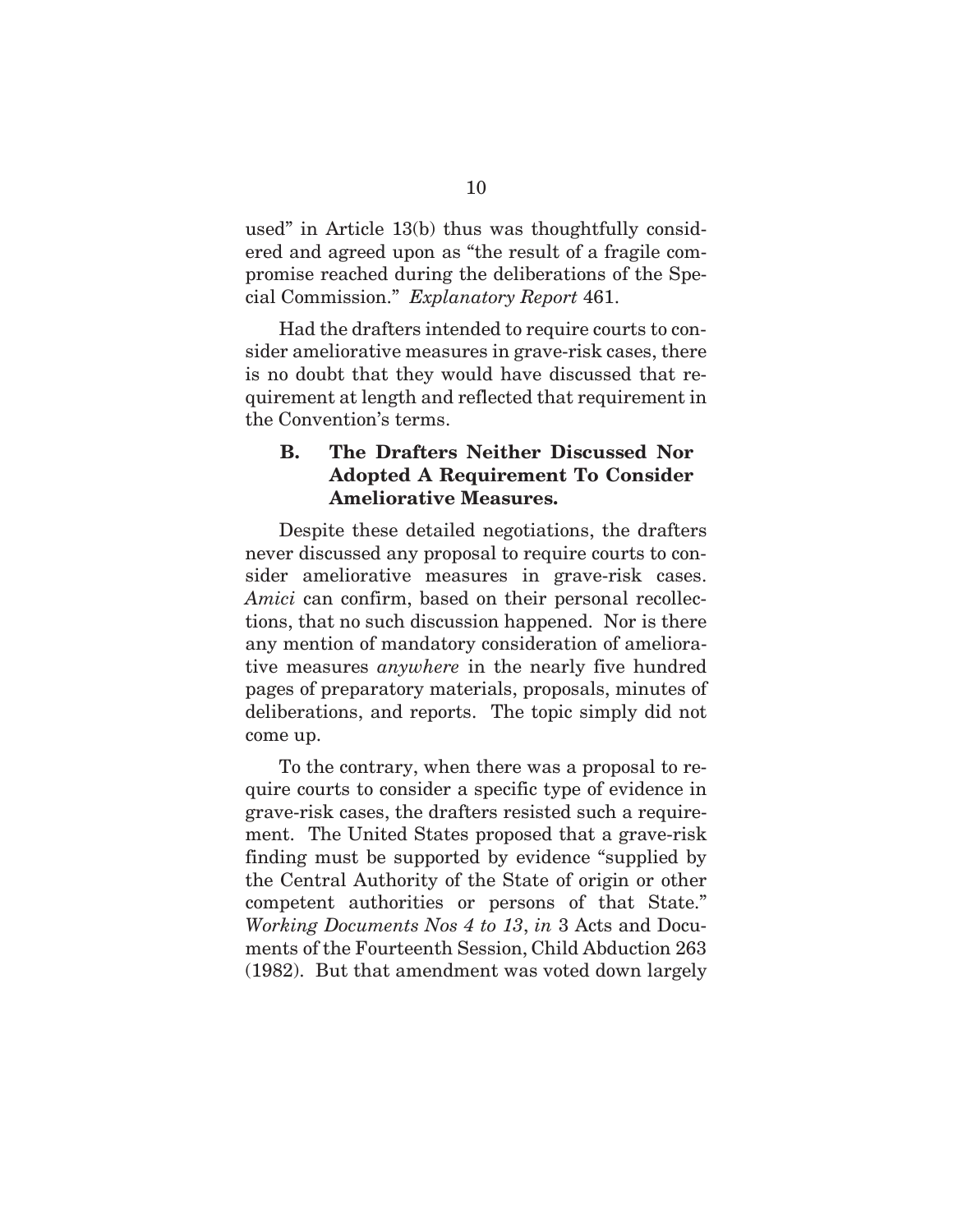because the delegations did not want to constrain judicial discretion about what evidence a court could consider. *See Procès-verbal No 8*, *in* 3 Acts and Documents of the Fourteenth Session, Child Abduction 301 (1982) ("Finland would have difficulty in accepting any provision which served to restrict the wide discretionary powers vested in Finnish judges."); *id.* (comment from the Chairman "stress[ing] that evidential matters should not be included in the Convention"); *see also id.* at 300 (comment from the United Kingdom that "[a] court should not be constrained from having regard to particular evidence concerning prospective harm to the child, on the basis of its provenance".

The drafters ultimately agreed to require consideration of only one type of evidence—and that requirement applies to all Article 13 cases, not grave-risk cases specifically. *See* Convention art. 13 ("In considering the circumstances referred to in this Article, the judicial and administrative authorities shall take into account the information relating to the social background of the child provided by the Central Authority or other competent authority of the child's habitual residence."). Even that general requirement, moreover, generated substantial discussion among the delegates. *See*, *e.g.*, *Comments of the Governments* 217 (Federal Republic of Germany); *id.* at 234 (Canada); *id.* at 243 (United States). Thus, had the drafters intended to require consideration of ameliorative measures in grave-risk cases, they would have thoroughly discussed and explicitly enacted such a requirement. That the drafters did neither demonstrates that they intended no such requirement.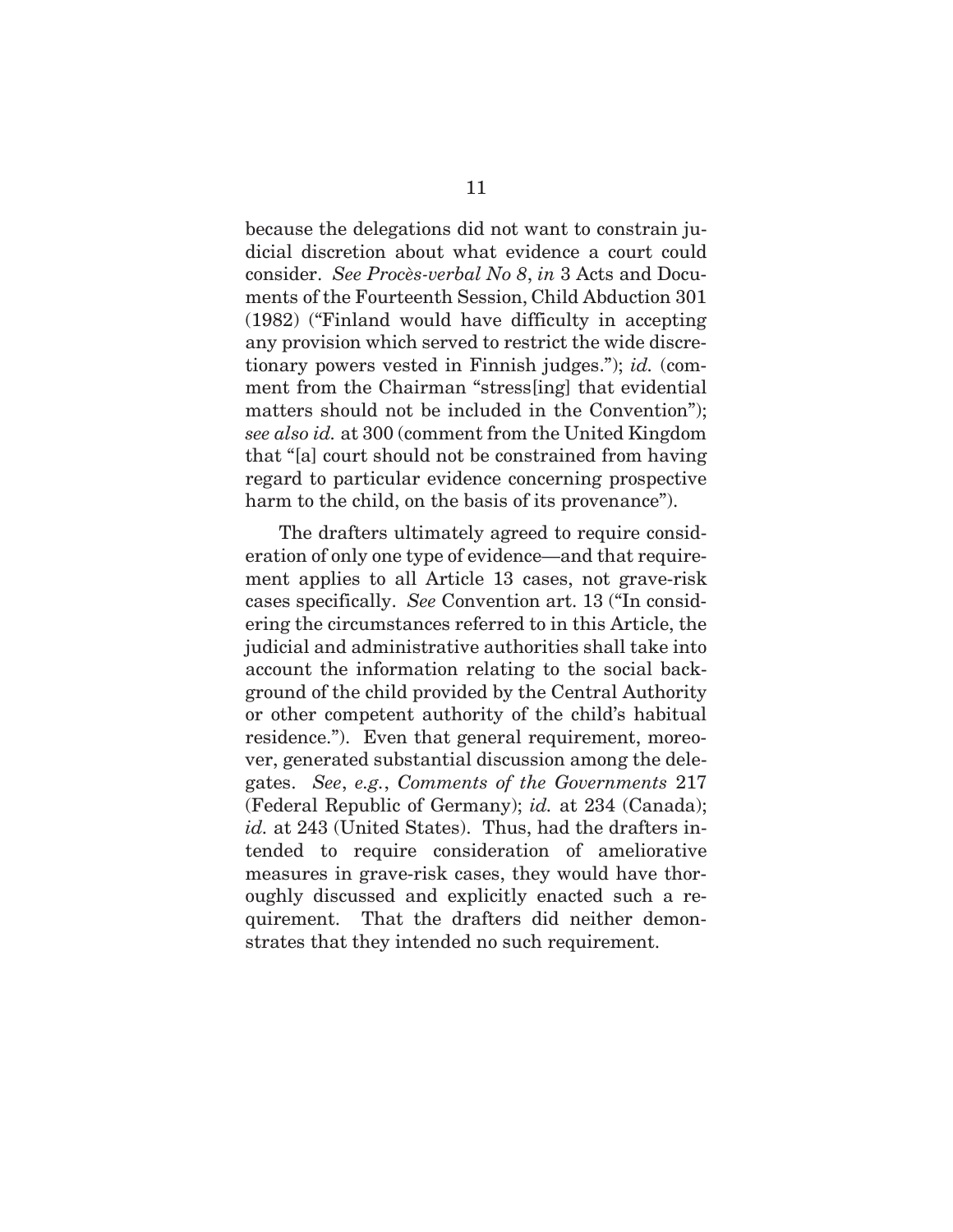Subsequent views expressed by signatories further confirm that the drafters never intended to require consideration of ameliorative measures. *Cf. Zicherman*, 516 U.S. at 227–28 (looking to the "postratification conduct of the contracting parties"). In the 1990s, the State Department opined that considering "undertakings"—another term for "ameliorative measures," Pet. App. 3a—"can be *consistent* with the Convention," but is "not *necessary* to operation of the Convention," Letter from Catherine W. Brown, Ass't Legal Adviser for Consular Affairs, U.S. Dep't of State, to Michael Nicholls, Lord Chancellor's Dep't, Child Abduction Unit, United Kingdom (Aug. 10, 1995) (emphases added). The State Department never would have needed to opine on whether consideration of ameliorative measures was "*consistent* with the Convention" had the Convention, in fact, *required*  consideration of those measures. Other signatories likewise permit, but do not require, consideration of ameliorative measures. *See* Hague Conference on Private International Law, *Enforcement of Orders Made Under the 1980 Convention—An Empirical Study* 49– 50 (Oct. 2006) (Germany and Slovakia).

## **C. Requiring Consideration Of Ameliorative Measures Conflicts With The Drafters' Aim To Protect Children.**

The Convention's negotiating history and stated purpose underscore that Article 13(b) should promote the child's best interests. Because the Second Circuit's rule mandating consideration of ameliorative measures does just the opposite, *amici* are confident that the drafters never would have intended to impose such a rule.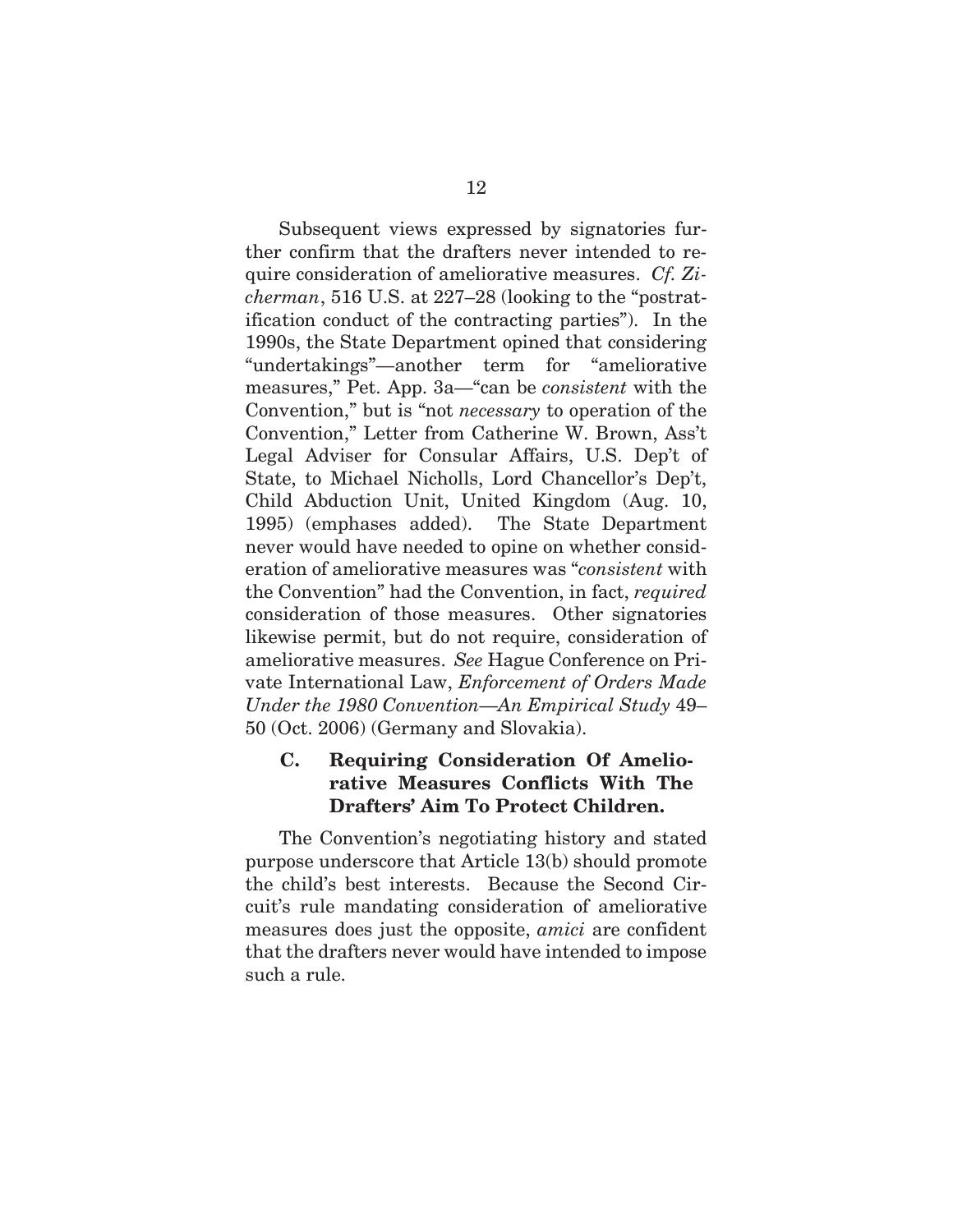*Amici* affirm that the overarching goal shared among the drafters was protecting the best interests of the child. Several aspects of the Convention's negotiating history confirm that recollection:

*First*, the drafting history amply demonstrates that the Convention's guiding principle is the best interests of the child. The Special Commission thought it "obvious that the efforts made by the Hague Conference" to develop an international agreement were "inspired by a desire to protect the interests of [removed] children." *Special Commission Report* 182; *see Explanatory Report* 431 ("it is precisely because of [the conviction that the interests of children are paramount] that they drew up the Convention"). As Sweden put it, "[t]he underlying principle of the draft Convention is *undoubtedly* the protection and the welfare of the child." *Comments of the Governments* 244 (emphasis added).

*Second*, and as a result, the drafters declared in the Convention's Preamble that "the interests of children are of paramount importance in matters relating to their custody." Convention pmbl. Importantly, that language was absent from the preliminary draft and was added only after the drafters voiced strong support for explicitly declaring the importance of the child's interests. *See Procès-verbal No 9*, *in* 3 Acts and Documents of the Fourteenth Session, Child Abduction 304 (1982) (comment from Israel that, "[s]ince the best interests of the child were the paramount consideration, [the delegate] could not conceive how the Convention would fail to mention them at some point"); *Procès-verbal No 15*, *in* 3 Acts and Documents of the Fourteenth Session, Child Abduction 360 (1982) (comment from United Kingdom that the Convention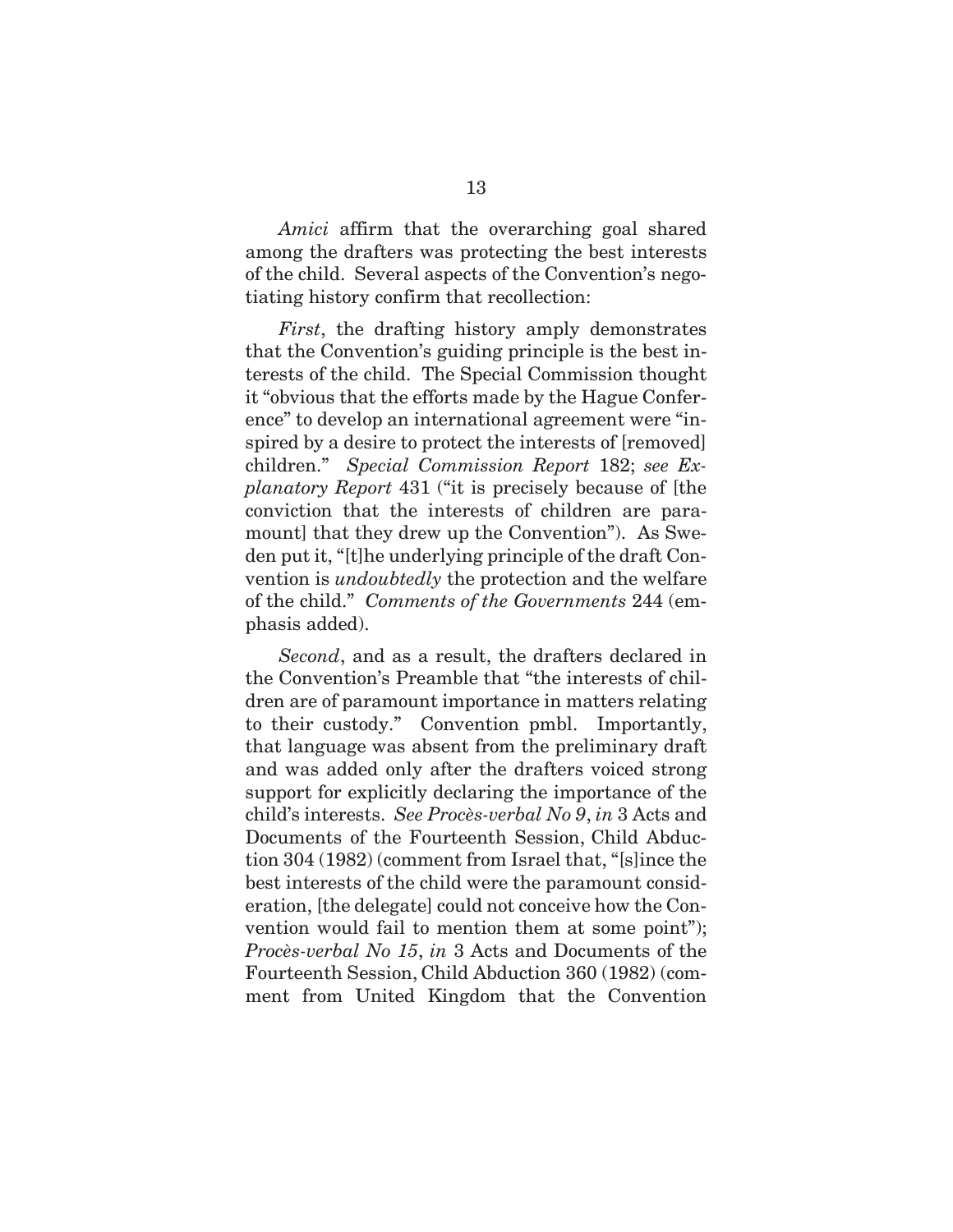"ought expressly to refer to the welfare of the child"). The Preamble thus affirms that the Convention "must always be inspired by the desire to protect children and should be based upon an interpretation of their true interests." *Explanatory Report* 431.

*Third*, the drafters specifically intended that Article 13(b) safeguard the child's best interests. *See Comments of the Governments* 233 (stating that the exception under *b* "is obviously aimed at protecting the child rather than the abductor"); *Explanatory Report* 433 ("paragraphs 1*b* and 2 of the said article 13 contain exceptions which clearly derive from a consideration of the interests of the child"). The premise of the return exception is that the child's interests are better served by refusing to put him or her at grave risk of exposure to harm. After all, "the interest of the child in not being removed from its habitual residence without sufficient guarantees of its stability" must "giv[e] way before the primary interest of any person in not being exposed to physical or psychological danger." *Explanatory Report* 433.

The court of appeals' approach obliterates this fundamental purpose. By forcing judges to consider ameliorative measures *even in domestic violence cases with a grave-risk finding*, the court shifted the focus away from the child and onto the left-behind parent. The entire purpose of mandating consideration of ameliorative measures is to find a way to return the child to his or her country of habitual residence—even though there is a grave risk that the child will suffer physical or psychological harm. The lower court's rule turns the Convention on its head by risking harm to the child when the child's "primary interest" obviously is in his or her own safety. *See Explanatory Report*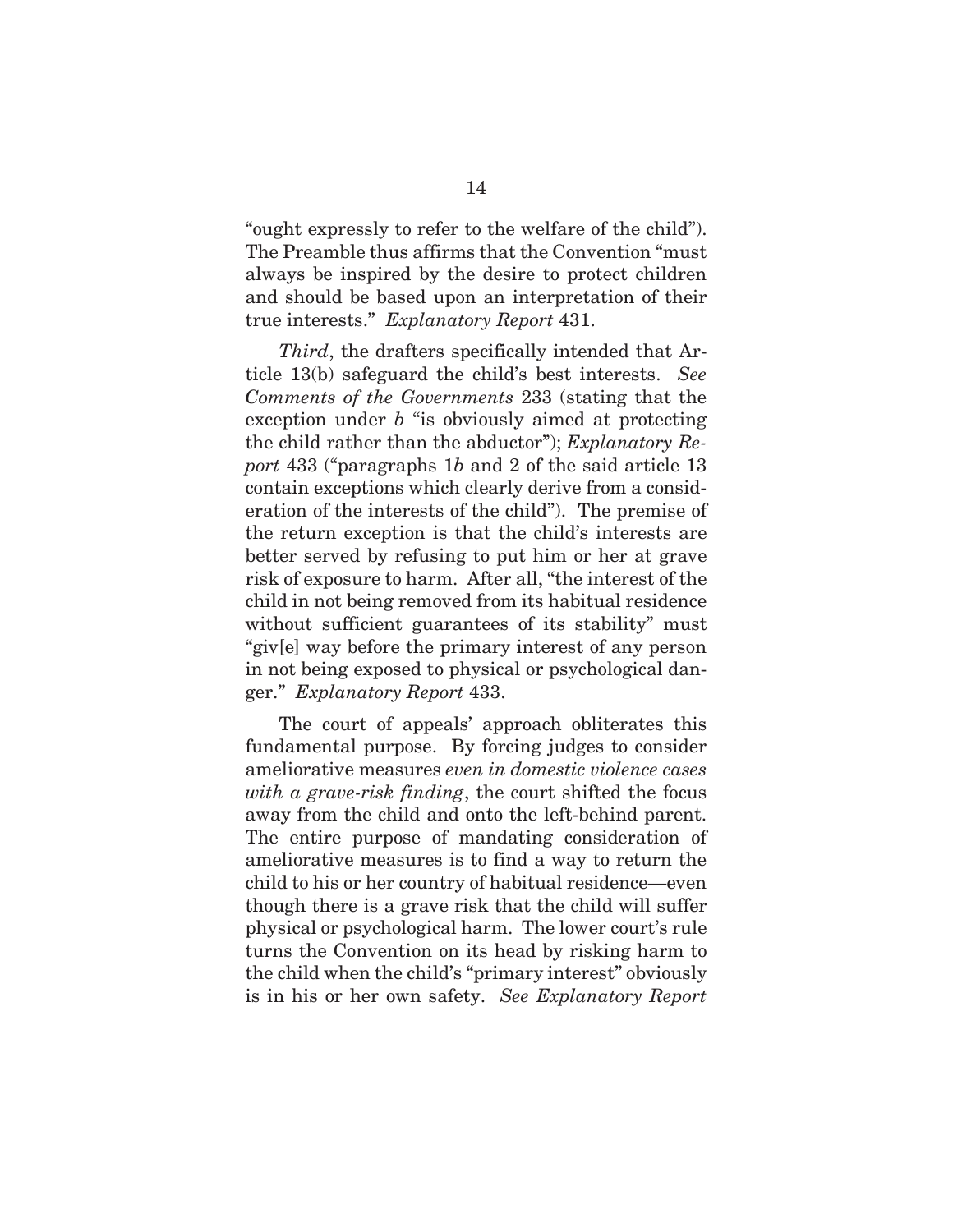433. The drafters never contemplated, much less intended, this upside-down result.

#### **D. Requiring Consideration Of Ameliorative Measures Conflicts With The Drafters' Aim Of Prompt Adjudication Of Return Petitions.**

The drafters never would have intended to adopt the court of appeals' rigid rule for a second reason: It frustrates the Convention's goal of "secur[ing] the prompt return of children wrongfully removed" from their country of habitual residence. Convention art.  $1(a)$ .

Prompt adjudication matters because, as the drafters explained, the longer the child spends away from home, the more likely the child will be to develop ties to the new country that would be severed if a court later issued a return order. *See Comments of the Governments* 232 (comments from Canada); *see also Explanatory Report* 435 ("[W]here the removal of a child is concerned, the time factor is of decisive importance. In fact, the psychological problems which a child may suffer as a result of its removal could reappear if a decision on its return were to be taken only after some delay.").

Time and again, the drafters emphasized the need for a speedy process. The Special Commission, for example, recommended that "[c]ases involving an application for return of a child . . . be resolved under the most expeditious procedures possible." *Special Commission Conclusions* 164. And the drafters designed the petition process to result in "a speedy and immediate" decision. *Id.* at 179; *see also id.* at 187 ("the Convention wishes above all to insure the immediate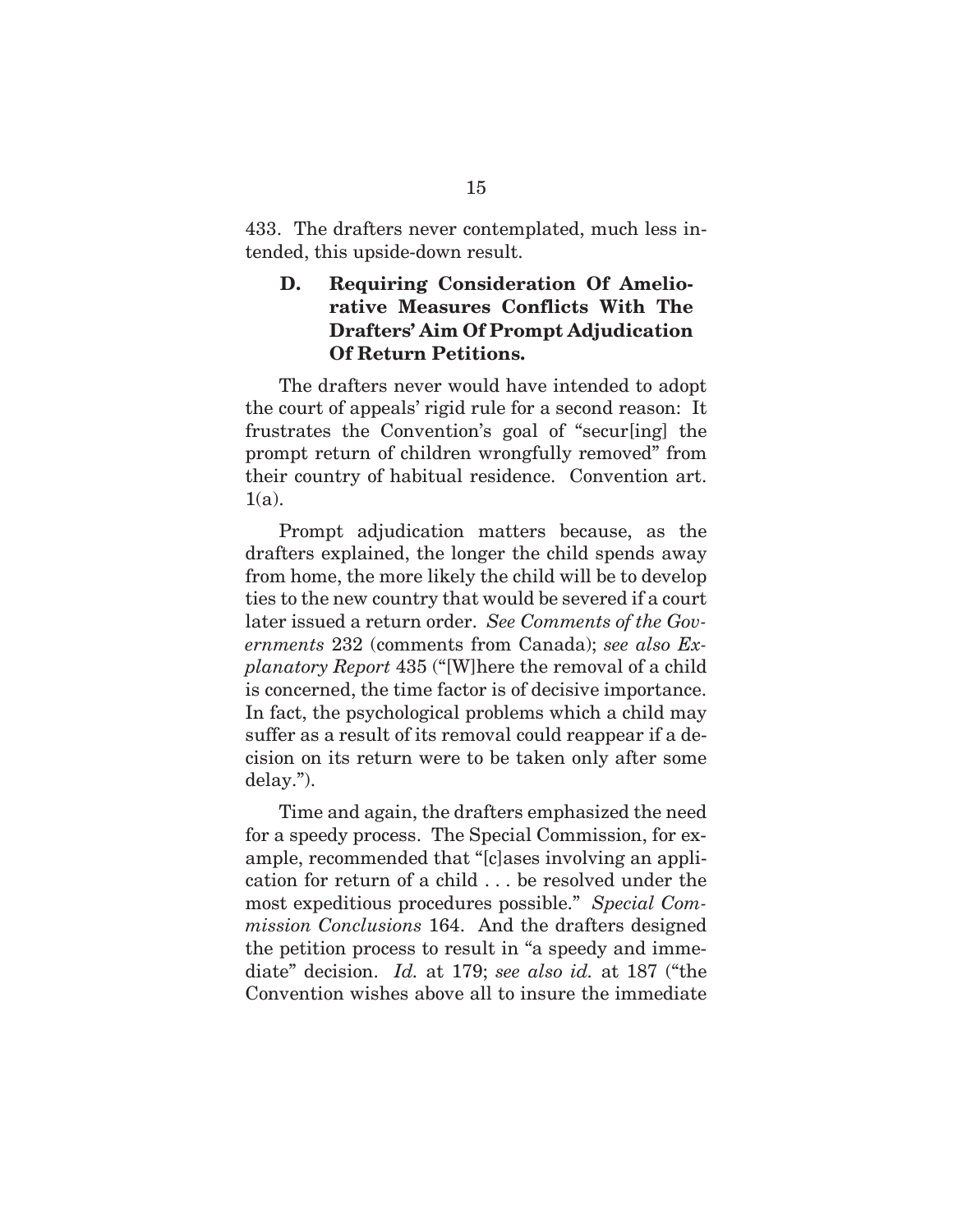return of removed children"). To that end, the drafters rejected proposals that would have delayed the issuance of return orders. *See Comments of the Governments* 232–33 (explaining the Special Commission did not adopt a "public policy" exception because it "did not wish" to "increase the number of ways of impeding the child's return"); Rhona Schuz, The Hague Child Abduction Convention—A Critical Analysis 270 (2013) ("It was clear to [the drafters] that a general 'welfare' or 'public policy' defense would to a large extent defeat the whole purpose of the Convention because return would invariably be delayed until all the necessary information was brought to the court.").

The drafters especially worried that Article 13's exceptions would unduly extend return proceedings. The United States warned that "broad exceptions will tend to turn virtually every return proceeding into an adversary contest on the merits of the custody question"—an outcome that jeopardized the "'prompt return' principle." *Comments of the Governments* 242. The Federal Republic of Germany likewise opposed consideration of expert opinions, second opinions, and "investigations of fact," as those could "result in a considerable delay of the return" and thereby frustrate the Convention's purpose. *Id.* at 216. In short, the drafters intended the Convention to create a swift process for adjudicating return petitions, and they carefully crafted return exceptions so as not to swallow the general principle of "prompt return." Convention  $art.1(a)$ .

The court of appeals' rule flatly undermines the goal of efficient and prompt adjudication of return petitions. Mandating that courts consider ameliorative measures despite a grave risk of exposure to harm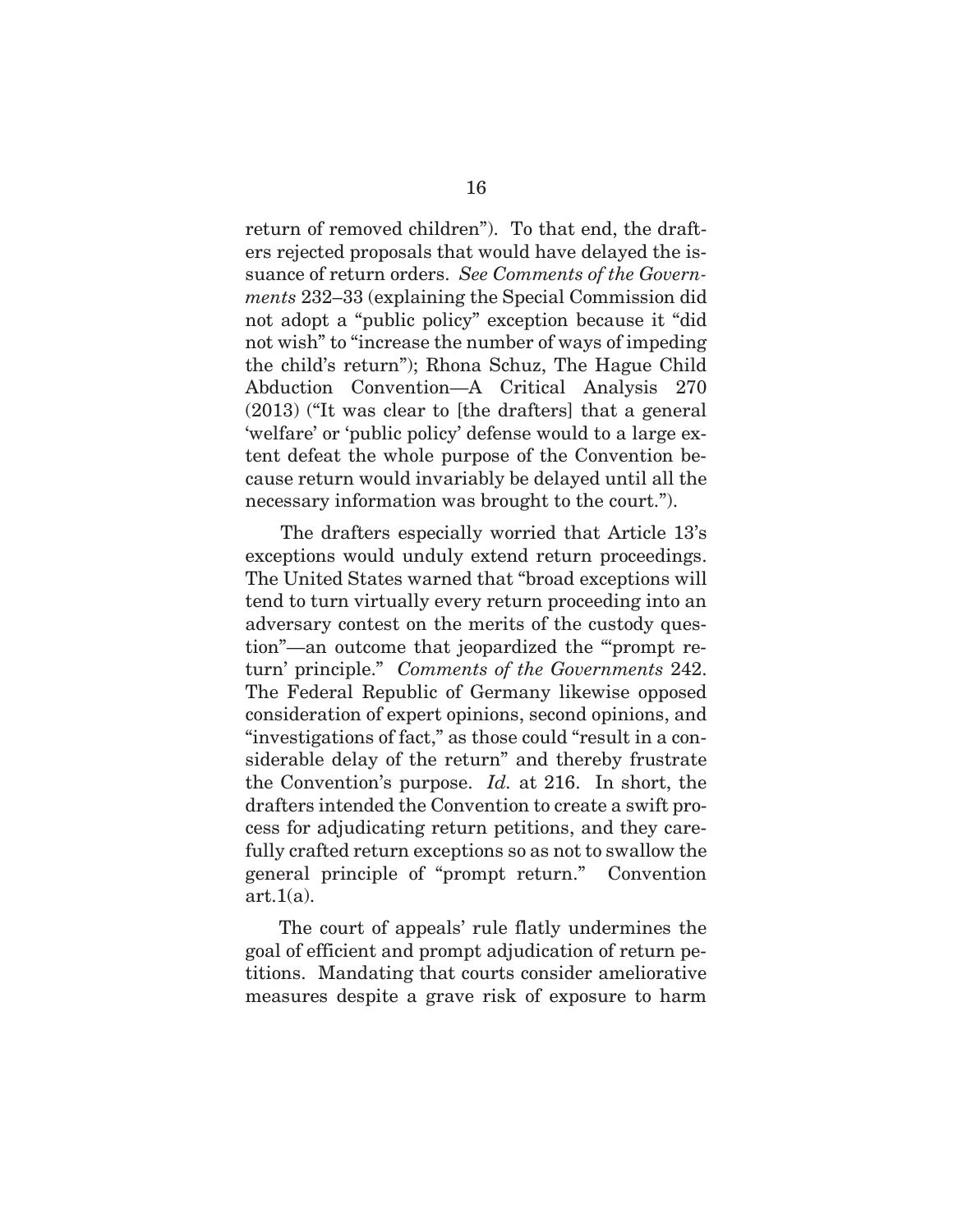necessarily complicates, and thus prolongs, the decision-making process in multiple respects. *First*, it requires courts to go through the added step of reviewing and assessing potential ameliorative measures. That inquiry often involves expert testimony, *see*, *e.g.*, *Jacquety* v. *Baptista*, 538 F. Supp. 3d 325, 379–81 (S.D.N.Y. 2021), which takes time to prepare and present to the court. *Second*, the viability of ameliorative measures may depend on the voluntary cooperation of authorities from the home country—which takes additional time to secure. *Finally*, mandatory consideration introduces another complex variable into appellate review of cases already complicated by a graverisk finding. Delay for any of these reasons frustrates the Convention's objective of a "prompt" return.

These are not hypothetical concerns. On remand in this case, the district court spent *nine months* on an "extensive examination" of possible ameliorative measures. Pet. App. 12a. During that time, the district judge contacted the Representative of the U.S. Federal Judiciary for the International Judicial Network under the Hague Convention and corresponded with the Italian Central Authority and the Italian Ministry of Justice about B.A.S. *Id.* The judge further held "multiple conferences" with the parties and ordered numerous "status reports and briefs" on the "sufficiency of various ameliorative measures." *Id.* In addition, the Second Circuit heard two separate appeals on whether the district court had sufficiently considered ameliorative measures. More than three years after respondent's petition was filed, B.A.S. continues to develop connections to the United States that would ultimately be severed if the decision below were affirmed.